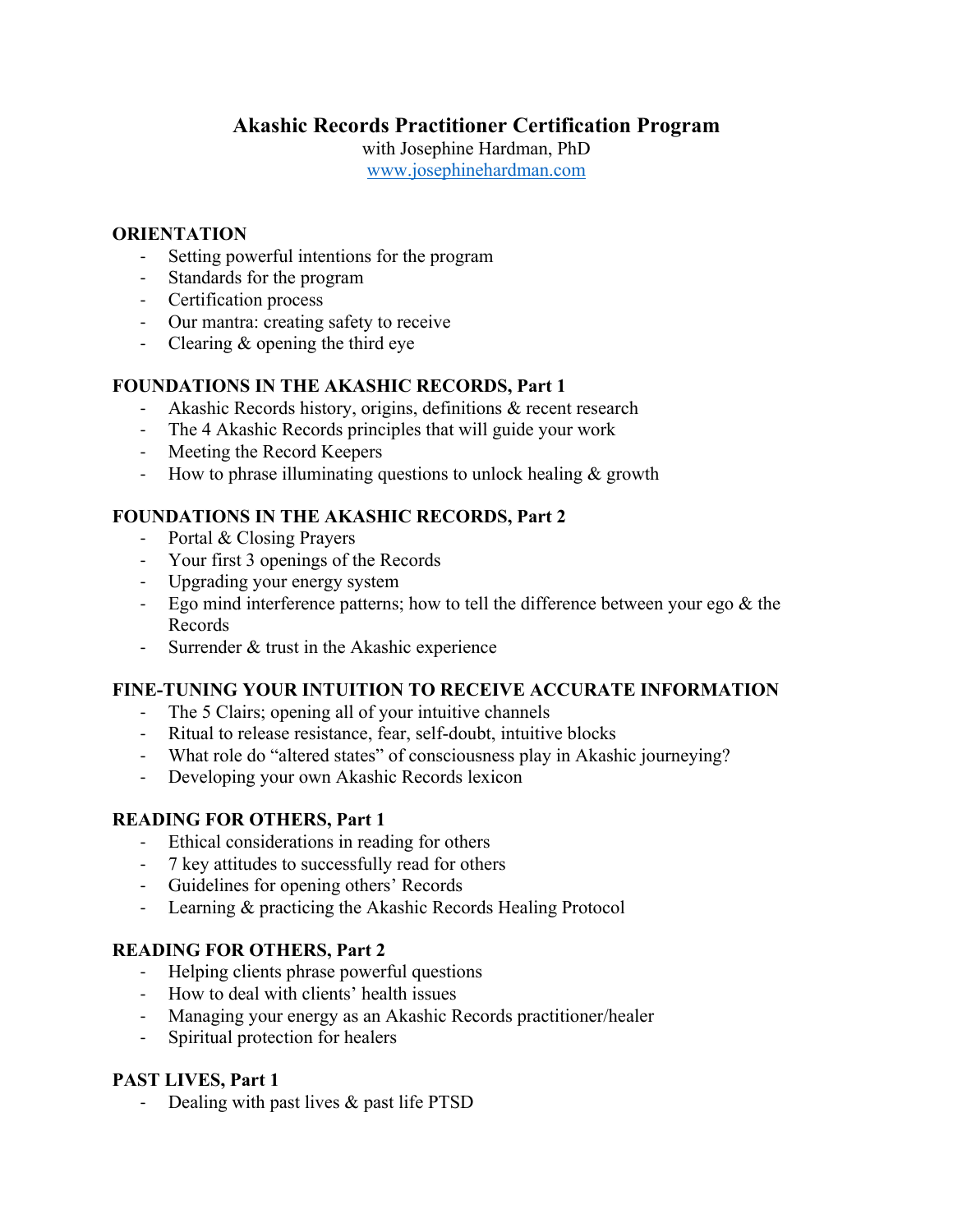- Learning & practicing the Past Life Healing Protocol
- How to deal with clients' past life trauma

#### **PAST LIVES, Part 2**

- Getting specific details when giving a past life reading
- Ways of receiving past life information
- Meeting past life allies through the Records

#### **SOUL CONTRACTS**

- What are soul contracts?
- The key differences between past life contracts/vows, unconscious agreements & soullevel agreements
- How contracts show up in the body and energy field
- Learning & practicing the protocol to revoke outdated contracts & vows

#### **DOING SHADOW WORK THROUGH THE RECORDS**

- How to do shadow work through the Records
- Identifying clients' primary & secondary shadow archetypes
- The shadows that get triggered in doing spiritual or healing work
- Learning & practicing a four-step shadow work method

# **ANCESTRAL & FAMILY HEALING**

- Family lineage healing
- Healing the root chakra & releasing outdated tribal alliances
- Identifying & revoking ancestral contracts

### **DOING HEALING WORK WITH CLIENTS, Part 1**

- Holding space for others effectively
- Advanced Presence: key qualities to be unconditionally present with clients
- How to deal with clients' emotions & energies
- Establishing healthy client-reader relationships

### **DOING HEALING WORK WITH CLIENTS, Part 2**

- Working with clients' parts/subpersonalities (psychosynthesis theory & practice)
- Using the Emotional Freedom Technique (i.e., tapping) with clients
- How to help clients feel grounded  $\&$  safe during sessions (Somatic Experiencing theory & practice)

## **DOING HEALING WORK WITH CLIENTS, Part 3**

- How to stay grounded while doing Records work
- Identifying our own ego patterns/triggers in doing client work
- Avoiding burnout & energy drain

### **IDENTIFYING & ATTRACTING YOUR SOULMATE CLIENTS**

- Establishing standards for clients
- Identifying your "niche" (or zone of genius)